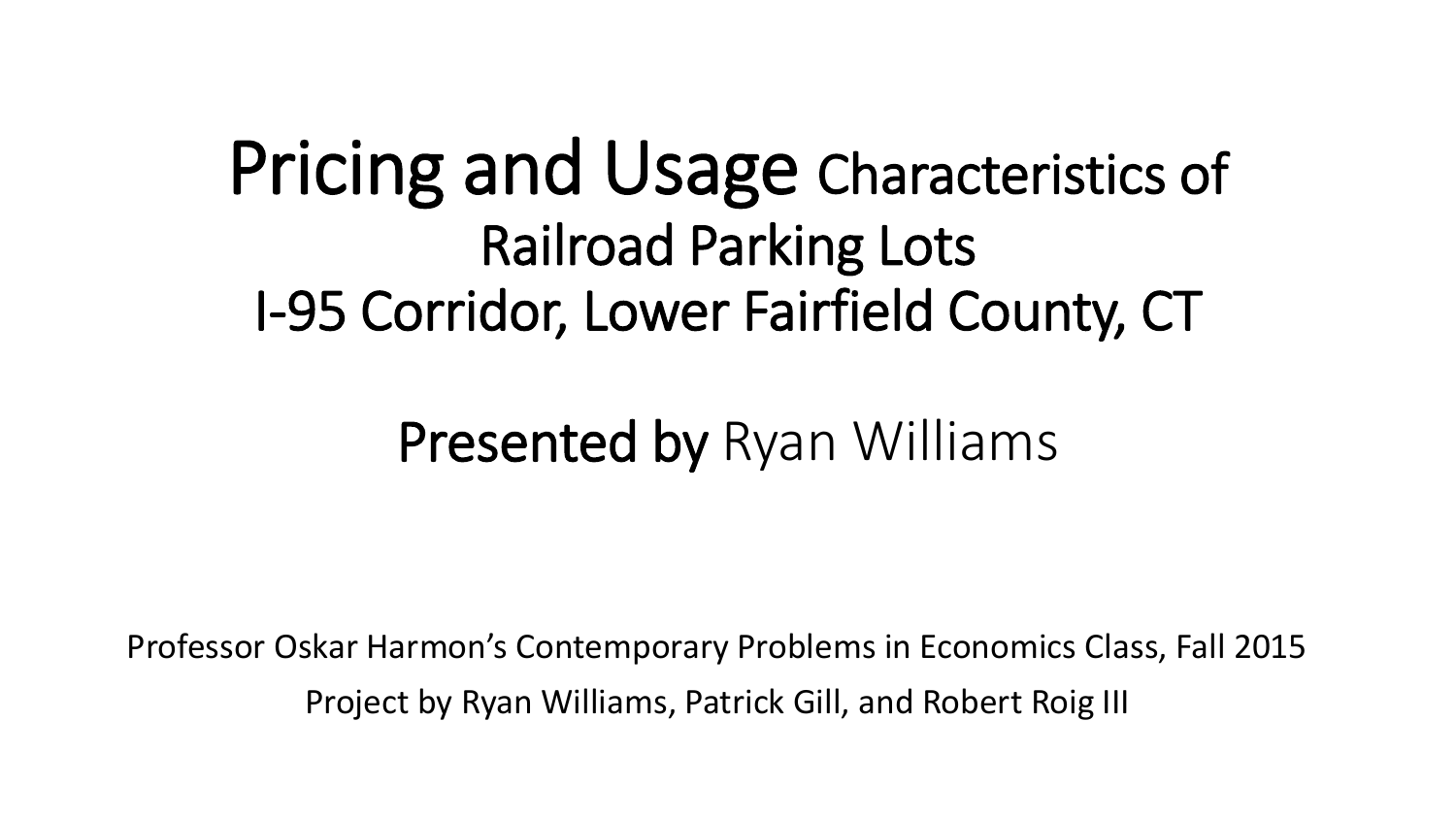Lack of open parking spots

**88% of spaces are in use** 

1141 empty spaces out of 9531 total

Car Pool Spaces?

Shuttle Buses from outlying unused parking at shopping malls etc?

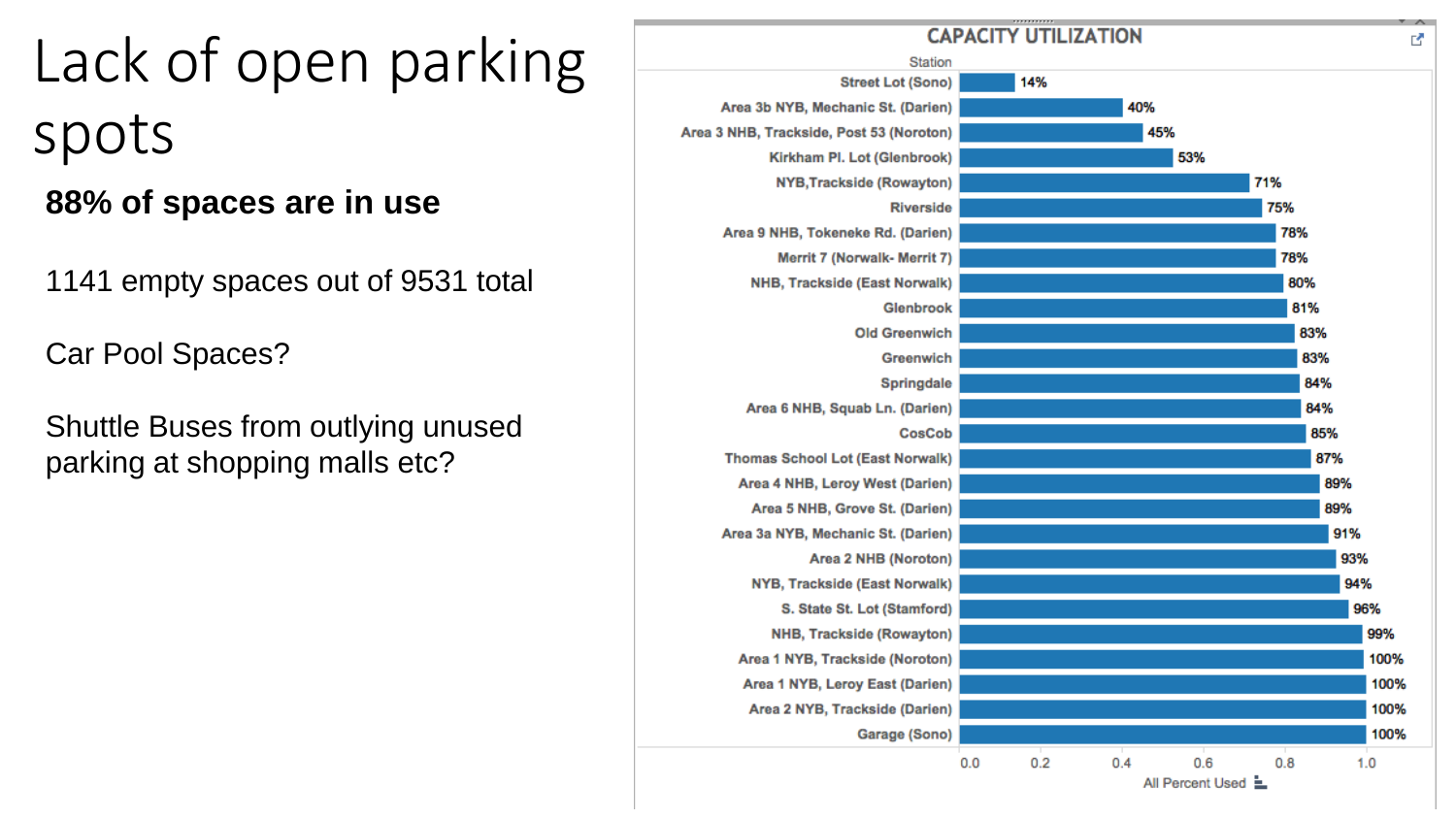# Lack of Open Spaces

- Few daily parking spots compared to permit spots
- Possible over-issuance of parking permits

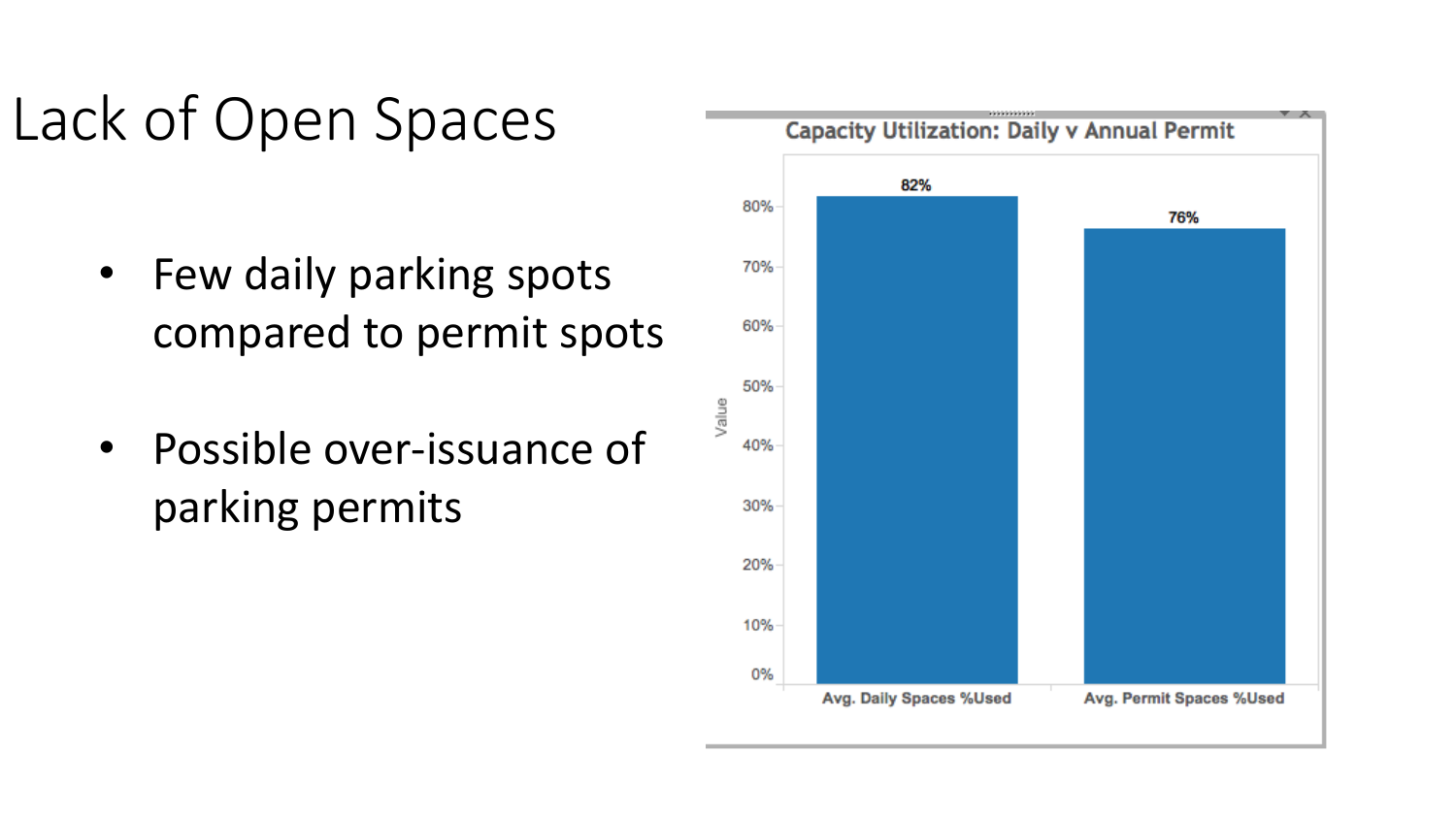#### Problem: Prices

- Price varies between cities
- Does not serve as a signal to ration spaces
- Demand Curve is vertical

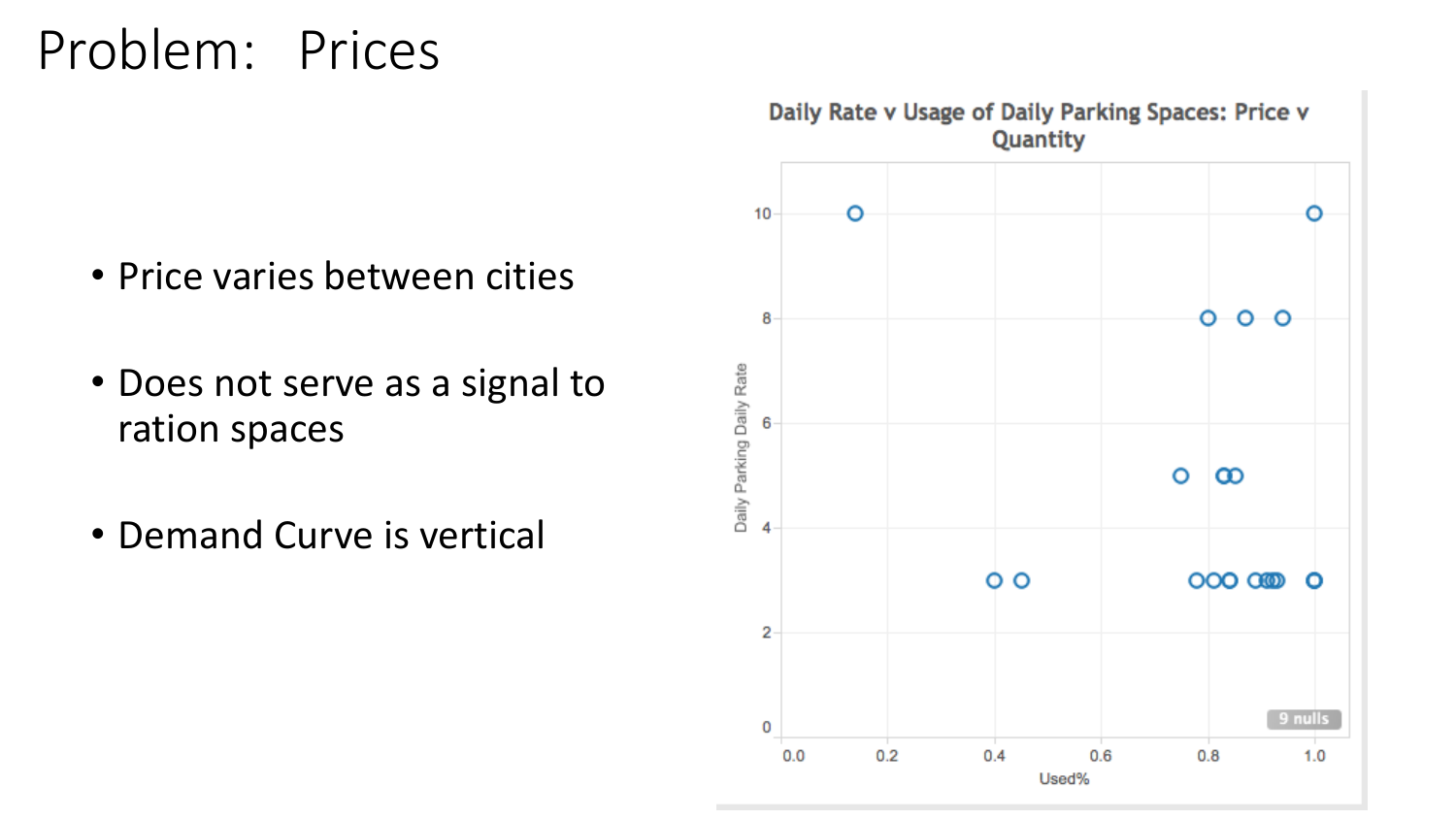# What does our visualization show?

- Total parking spaces compared to empty parking spaces of the Metro North Railroad, New Haven Line (Greenwich-Westport)
	- Sort the data by specific parking lot, or by the entire rail line
	- Visualization makes it clear which lots have capacity problems

Our visualization:

**[Pricing and Usage Characteristics of Railroad Parking Lots Along I 95 Corridor, Lower Fairfield](http://blogs.lib.uconn.edu/outsidetheneatline/2015/12/21/pricing-and-usage-characteristics-of-railroad-parking-lots-along-i-95-corridor-lower-fairfield-county-ct/) County, CT**

http://blogs.lib.uconn.edu/outsidetheneatline/2015/12/21/pricing-and-usage-characteristics-ofrailroad-parking-lots-along-i-95-corridor-lower-fairfield-county-ct/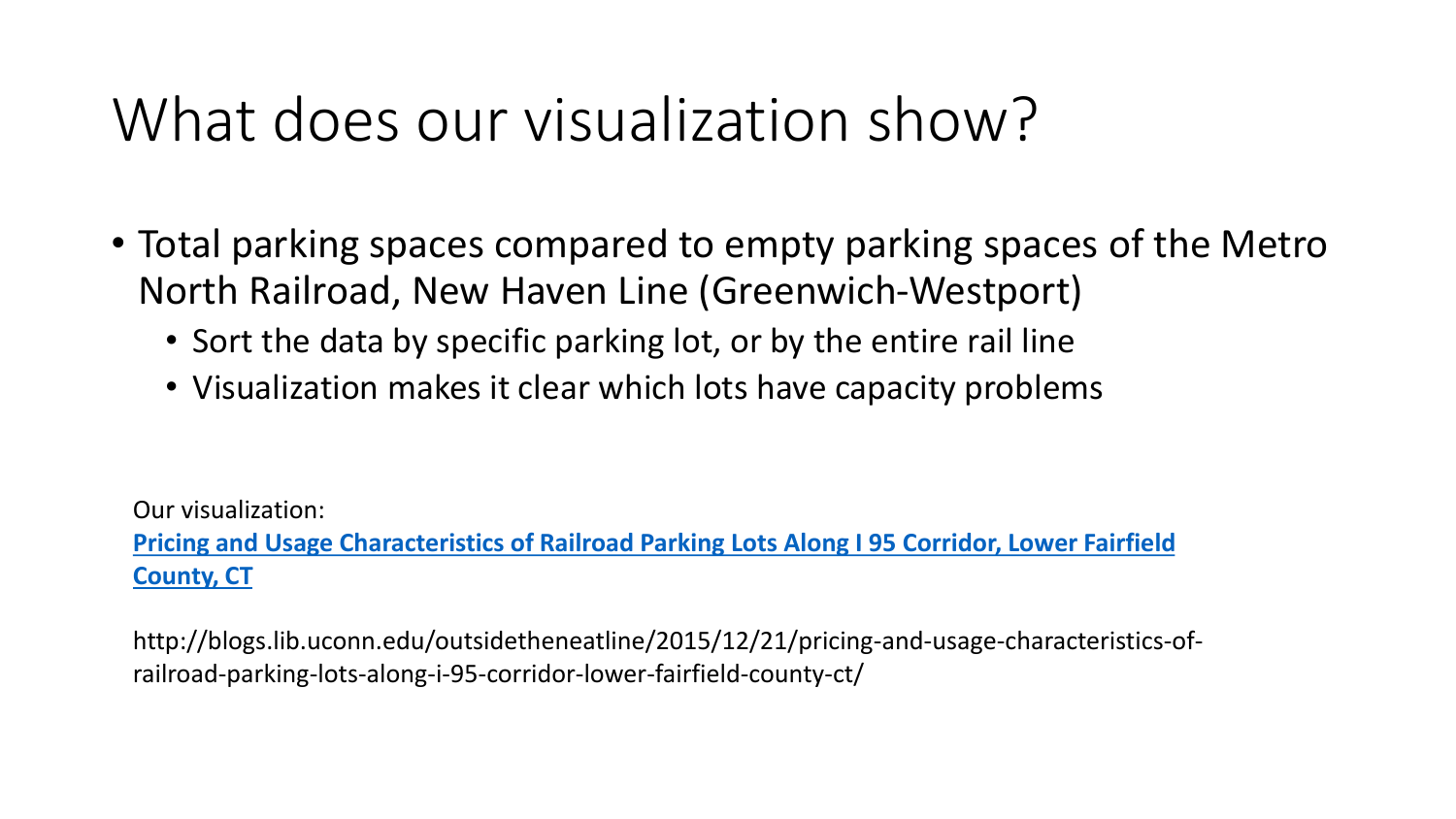### Available Parking Spaces

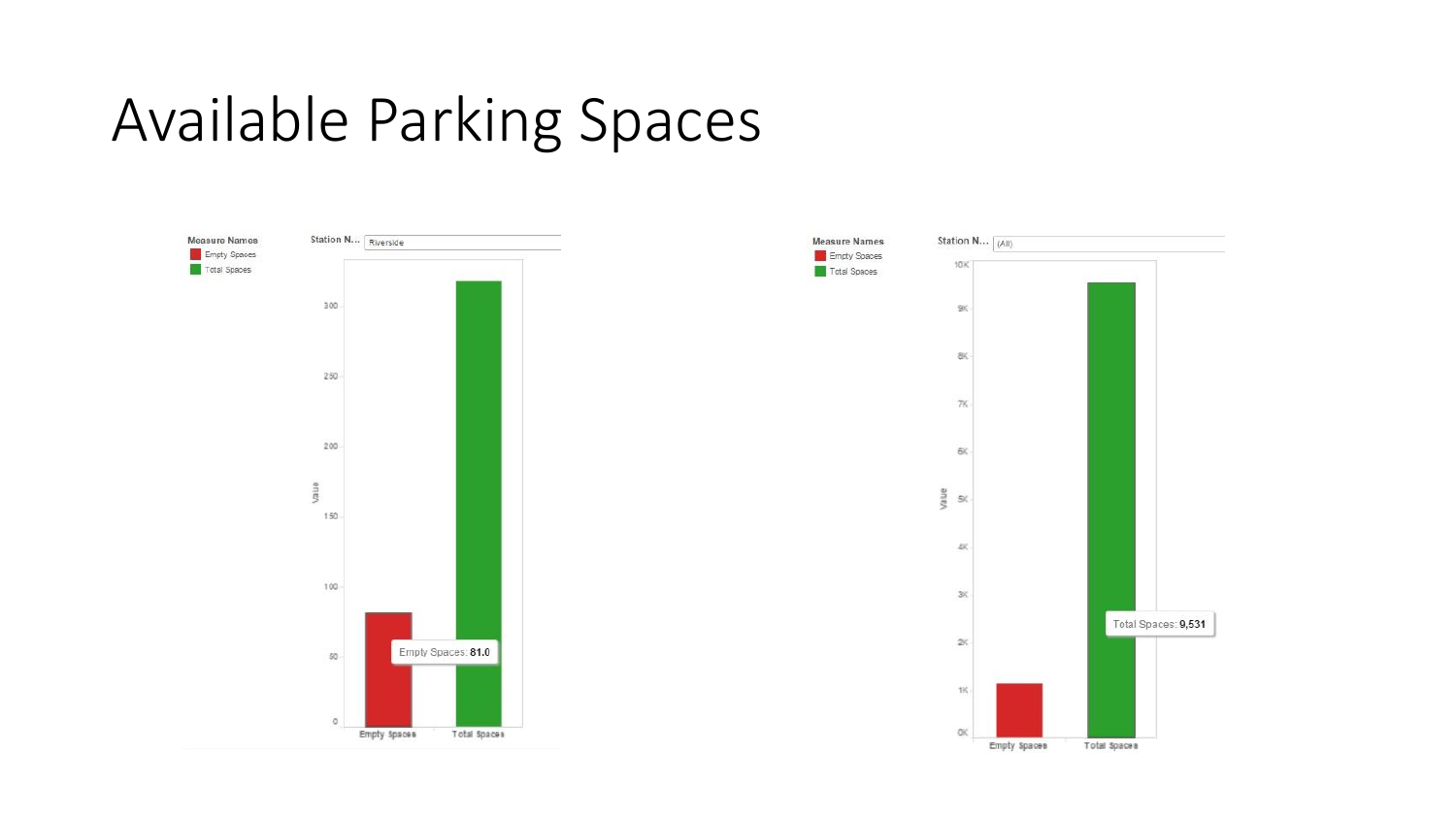# What does our visualization show?

- Parking Permit prices of each lot
	- Sort the table between monthly permits or annual permits
	- Compare prices side to side between cities on the New Haven line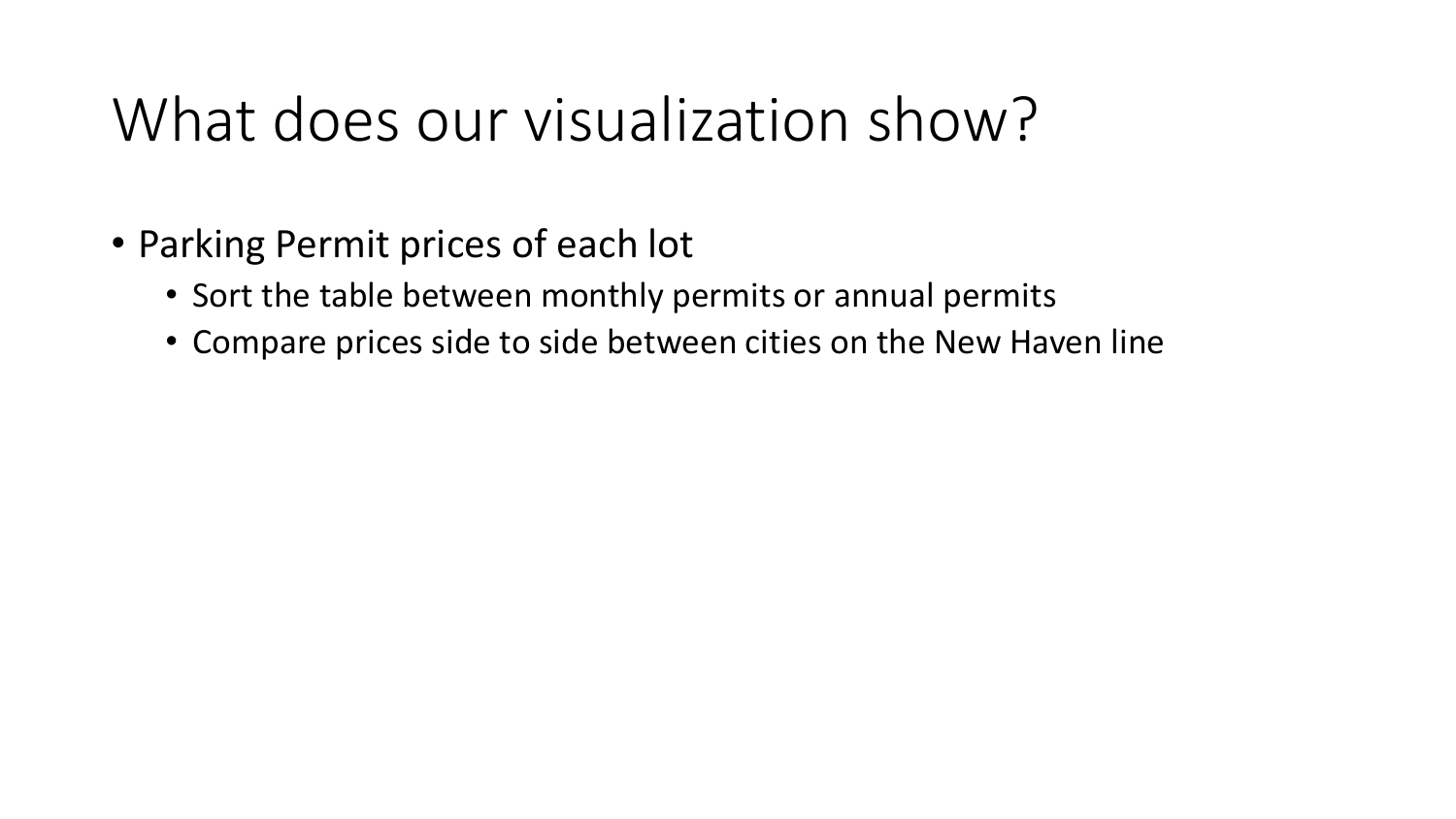## Monthly Permit Price

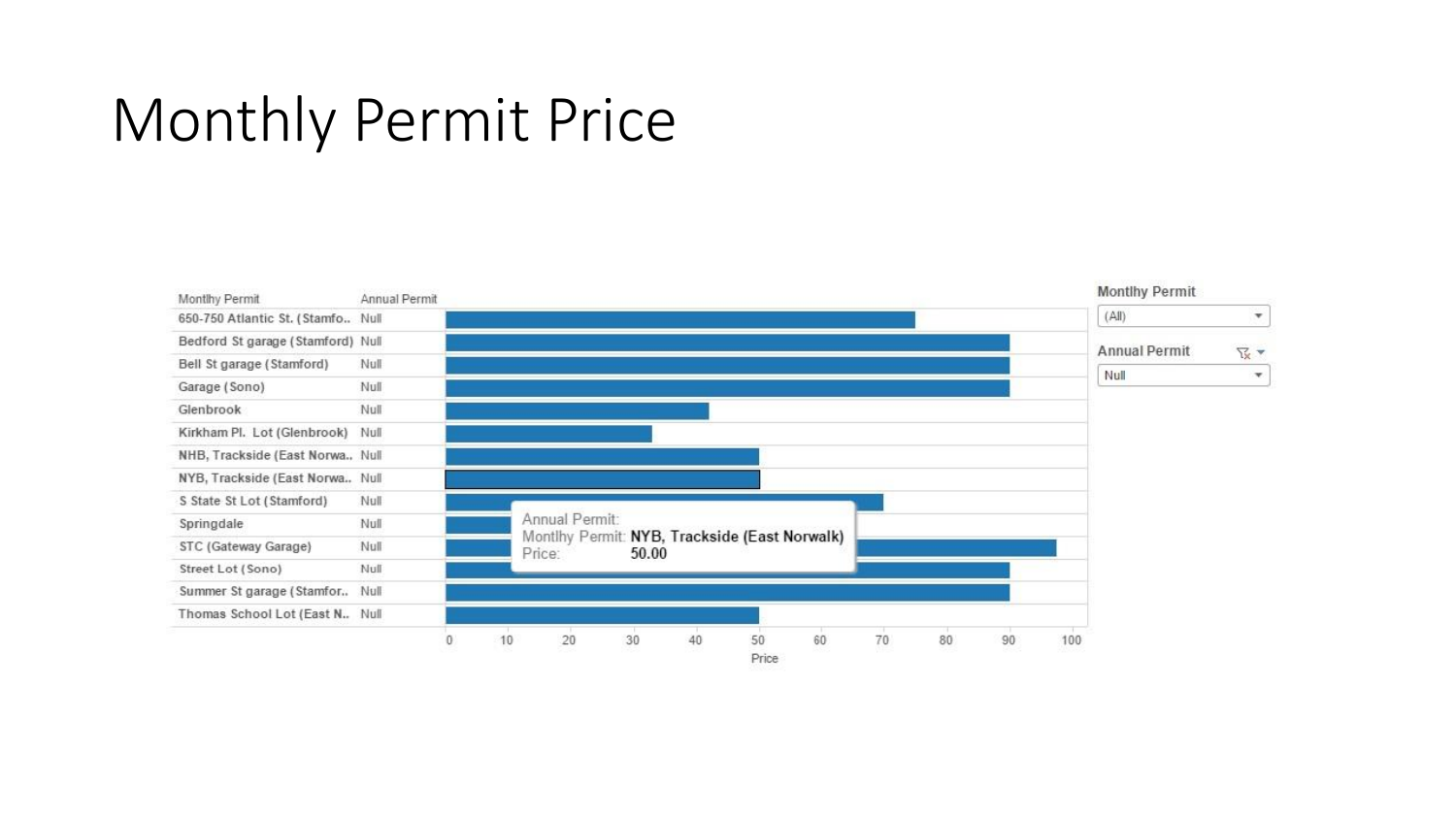#### Annual Permit Price

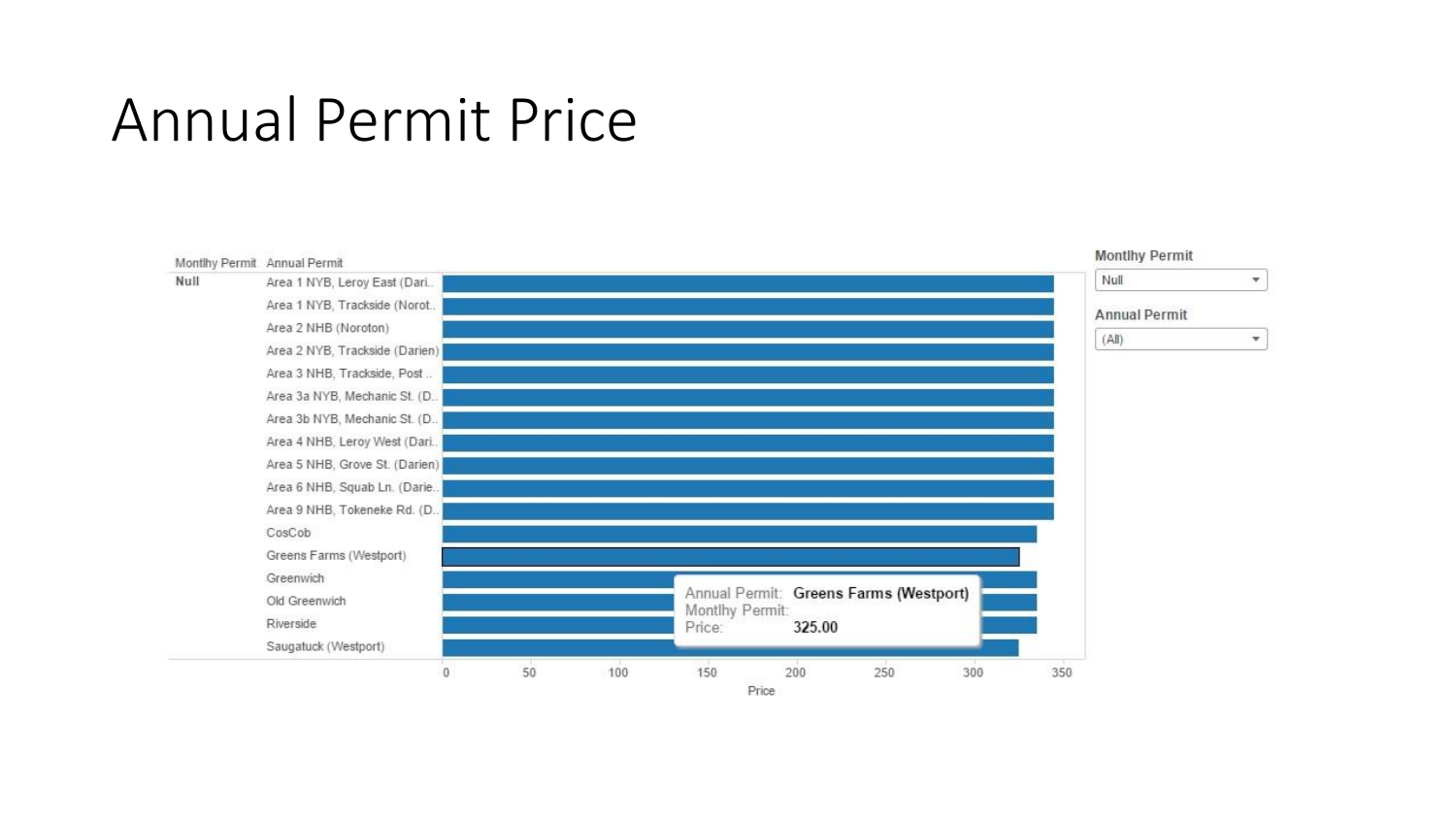# Data Visualization: Future Applications

- What other ways can data visualizations help understand Rail Road parking issues?
	- Compare parking permit wait lists times
	- Updated parking space availability visualization to help commuters
	- Compare daily parking availability to permit space availability
	- Purchase a space online from iPhone